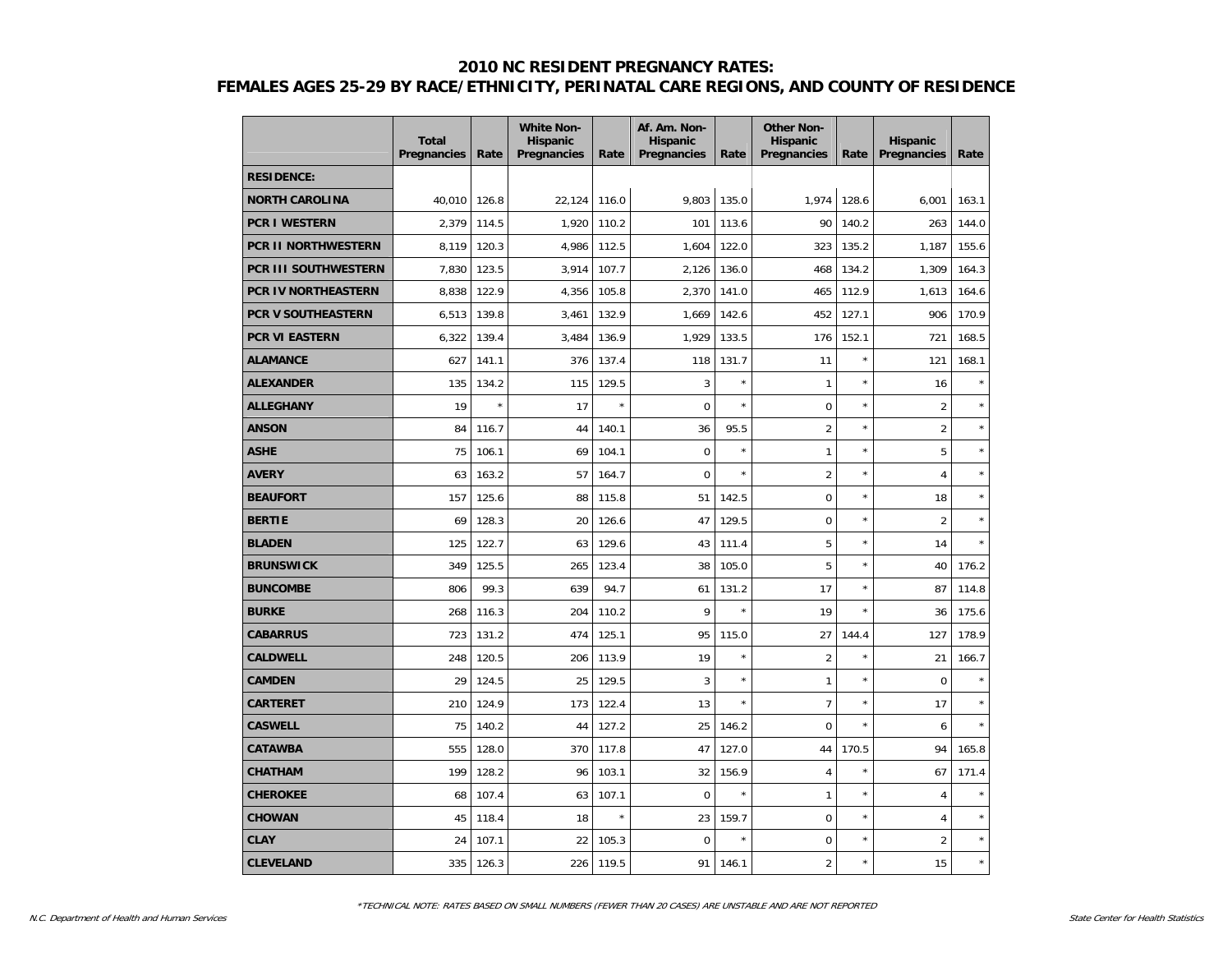|                   | <b>Total</b><br>Pregnancies | Rate  | <b>White Non-</b><br><b>Hispanic</b><br>Pregnancies | Rate    | Af. Am. Non-<br><b>Hispanic</b><br>Pregnancies | Rate    | <b>Other Non-</b><br><b>Hispanic</b><br>Pregnancies | Rate       | <b>Hispanic</b><br>Pregnancies | Rate    |
|-------------------|-----------------------------|-------|-----------------------------------------------------|---------|------------------------------------------------|---------|-----------------------------------------------------|------------|--------------------------------|---------|
| <b>COLUMBUS</b>   | 207                         | 135.4 | 123                                                 | 138.2   | 62                                             | 132.2   | $\mathbf{1}$                                        | $\star$    | 21                             | 198.1   |
| <b>CRAVEN</b>     | 549                         | 157.2 | 345                                                 | 151.0   | 126                                            | 158.7   | 30                                                  | 215.8      | 45                             | 164.2   |
| <b>CUMBERLAND</b> | 2,184                       | 155.5 | 1,032                                               | 151.8   | 761                                            | 156.3   | 115                                                 | 165.5      | 261                            | 155.4   |
| <b>CURRITUCK</b>  | 91                          | 155.3 | 80                                                  | 155.9   | 8                                              | $\star$ | $\mathbf{1}$                                        | $\star$    | $\overline{2}$                 | $\star$ |
| <b>DARE</b>       | 119                         | 118.3 | 90                                                  | 110.4   | $\overline{2}$                                 | $\star$ | $\overline{2}$                                      | ×          | 24                             | 179.1   |
| <b>DAVIDSON</b>   | 504                         | 111.5 | 403                                                 | 113.3   | 37                                             | 84.7    | 9                                                   | ×          | 55                             | 135.1   |
| <b>DAVIE</b>      | 108                         | 113.4 | 84                                                  | 104.1   | 8                                              | $\star$ | $\overline{2}$                                      | ×          | 14                             | $\star$ |
| <b>DUPLIN</b>     | 263                         | 148.6 | 105                                                 | 123.2   | 59                                             | 146.0   | 3                                                   | ×          | 95                             | 189.6   |
| <b>DURHAM</b>     | 1,521                       | 112.9 | 497                                                 | 81.1    | 604                                            | 140.9   | 73                                                  | 69.1       | 339                            | 169.2   |
| <b>EDGECOMBE</b>  | 232                         | 124.6 | 76                                                  | 123.6   | 135                                            | 117.4   | 3                                                   | $\star$    | 18                             | $\star$ |
| <b>FORSYTH</b>    | 1,485                       | 124.3 | 694                                                 | 110.3   | 418                                            | 130.1   | 33                                                  | 83.8       | 336                            | 164.1   |
| <b>FRANKLIN</b>   | 236                         | 145.4 | 153                                                 | 150.6   | 61                                             | 145.2   | 3                                                   | ×          | 19                             |         |
| <b>GASTON</b>     | 786                         | 127.2 | 549                                                 | 123.9   | 133                                            | 125.2   | 15                                                  | ×          | 87                             | 162.9   |
| <b>GATES</b>      | 38                          | 127.1 | 27                                                  | 136.4   | 11                                             | $\star$ | $\mathbf 0$                                         | $\star$    | $\pmb{0}$                      |         |
| <b>GRAHAM</b>     | 24                          | 104.8 | 19                                                  | $\star$ | $\mathbf 0$                                    | $\star$ | $\overline{2}$                                      | $\star$    | 3                              | $\star$ |
| <b>GRANVILLE</b>  | 193                         | 129.7 | 102                                                 | 117.2   | 69                                             | 152.3   | $\overline{2}$                                      | $^{\star}$ | 20                             | 130.7   |
| <b>GREENE</b>     | 87                          | 157.0 | 41                                                  | 158.9   | 22                                             | 113.4   | 1                                                   | ×          | 23                             | 227.7   |
| <b>GUILFORD</b>   | 1,941                       | 113.5 | 760                                                 | 94.0    | 789                                            | 122.0   | 144                                                 | 146.5      | 240                            | 152.9   |
| <b>HALIFAX</b>    | 193                         | 124.2 | 51                                                  | 101.0   | 125                                            | 137.5   | 9                                                   | ×          | 6                              | ×       |
| <b>HARNETT</b>    | 662                         | 158.6 | 440                                                 | 161.2   | 108                                            | 140.3   | 21                                                  | 164.1      | 90                             | 164.2   |
| <b>HAYWOOD</b>    | 179                         | 128.7 | 161                                                 | 126.6   | $\mathbf{3}$                                   | $\star$ | 4                                                   | $\star$    | 11                             |         |
| <b>HENDERSON</b>  | 354                         | 131.4 | 264                                                 | 127.2   | 11                                             | $\star$ | 10                                                  | $\star$    | 68                             | 153.5   |
| <b>HERTFORD</b>   | 85                          | 123.9 | 21                                                  | 97.7    | 59                                             | 134.1   | $\mathbf{1}$                                        | ×          | $\overline{4}$                 | ×       |
| <b>HOKE</b>       | 369                         | 167.7 | 205                                                 | 192.5   | 85                                             | 151.8   | 19                                                  | ×          | 60                             | 168.1   |
| <b>HYDE</b>       | 24                          | 177.8 | 16                                                  | $\star$ | $\overline{7}$                                 | $\star$ | $\mathbf 0$                                         | ×          | $\mathbf{1}$                   | ×       |
| <b>IREDELL</b>    | 589                         | 128.9 | 413                                                 | 127.1   | 71                                             | 111.5   | 28                                                  | 127.9      | 75                             | 161.3   |
| <b>JACKSON</b>    | 137                         | 116.6 | 98                                                  | 105.7   | $\mathbf 0$                                    | $\star$ | 20                                                  | 132.5      | 19                             | ×       |
| <b>JOHNSTON</b>   | 705                         | 144.1 | 470                                                 | 142.2   | 94                                             | 140.3   | 13                                                  | ×          | 128                            | 147.6   |
| <b>JONES</b>      | 36                          | 141.7 | 27                                                  | 172.0   | $\overline{7}$                                 | $\star$ | $\mathbf{1}$                                        | ×          | $\mathbf{1}$                   |         |
| LEE               | 321                         | 171.0 | 167                                                 | 166.5   | 54                                             | 141.0   | 4                                                   | ×          | 96                             | 214.8   |
| <b>LENOIR</b>     | 242                         | 143.5 | 109                                                 | 145.3   | 100                                            | 130.0   | 3                                                   | ×          | 30                             | 197.4   |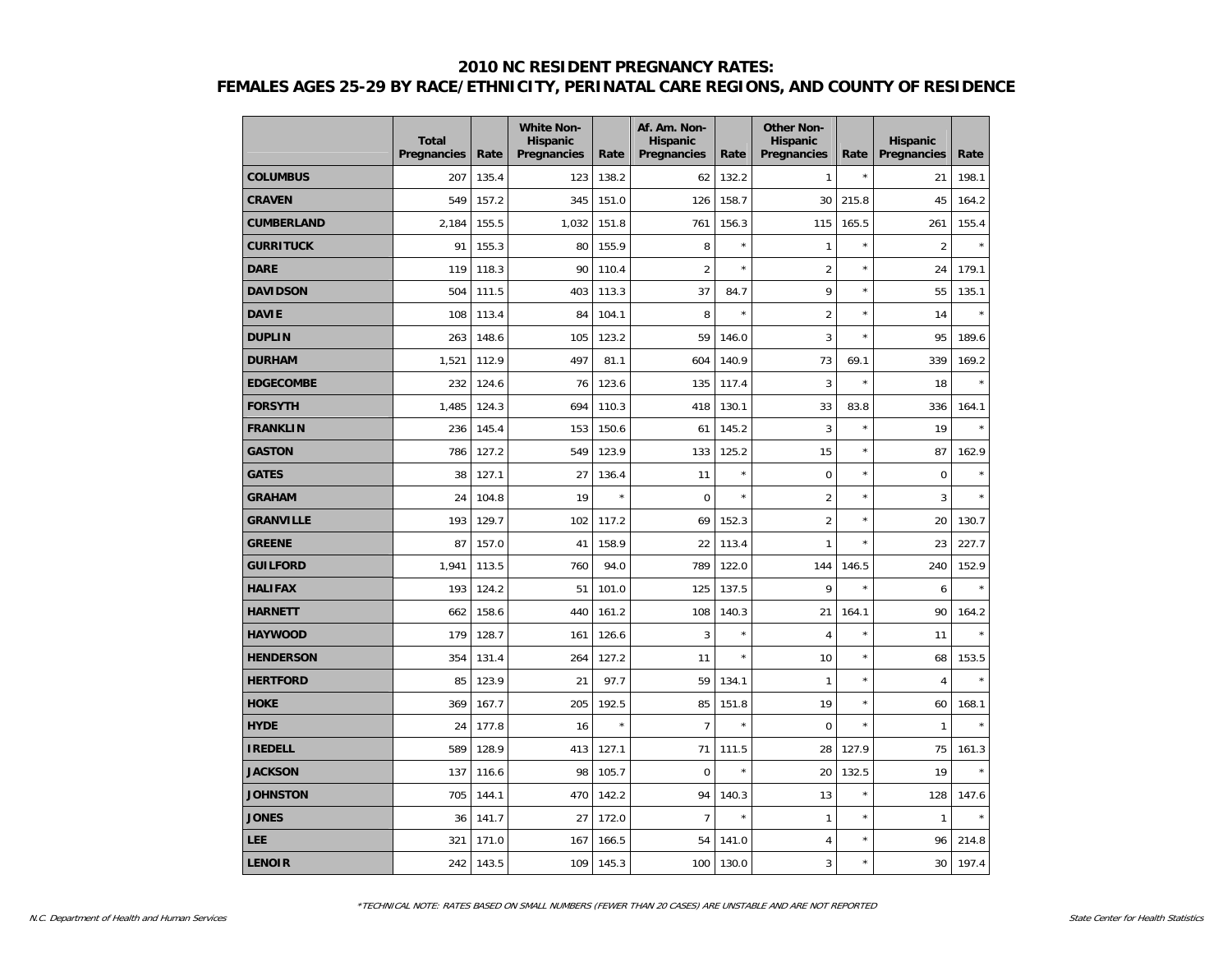|                    | <b>Total</b><br>Pregnancies | Rate  | <b>White Non-</b><br><b>Hispanic</b><br>Pregnancies | Rate    | Af. Am. Non-<br><b>Hispanic</b><br>Pregnancies | Rate    | <b>Other Non-</b><br><b>Hispanic</b><br>Pregnancies | Rate    | <b>Hispanic</b><br>Pregnancies | Rate    |
|--------------------|-----------------------------|-------|-----------------------------------------------------|---------|------------------------------------------------|---------|-----------------------------------------------------|---------|--------------------------------|---------|
| <b>LINCOLN</b>     | 233                         | 117.3 | 201                                                 | 119.6   | 11                                             | $\star$ | 3                                                   | $\star$ | 18                             | $\star$ |
| <b>MCDOWELL</b>    | 139                         | 124.8 | 120                                                 | 122.0   | 5                                              | $\star$ | $\mathbf 0$                                         | $\star$ | 14                             | $\star$ |
| <b>MACON</b>       | 99                          | 119.0 | 86                                                  | 123.0   | $\mathbf{1}$                                   | $\star$ | $\mathbf{1}$                                        | $\star$ | 11                             | ×       |
| <b>MADISON</b>     | 54                          | 114.2 | 49                                                  | 107.0   | $\mathbf 0$                                    | $\star$ | $\mathbf{1}$                                        | $\star$ | $\overline{4}$                 | $\star$ |
| <b>MARTIN</b>      | 85                          | 135.1 | 42                                                  | 135.5   | 36                                             | 125.9   | $\mathbf{1}$                                        | $\star$ | 6                              |         |
| <b>MECKLENBURG</b> | 4.746                       | 119.1 | 1,790                                               | 91.5    | 1,631                                          | 137.7   | 397                                                 | 135.9   | 919                            | 166.9   |
| <b>MITCHELL</b>    | 45                          | 115.7 | 39                                                  | 111.1   | $\Omega$                                       | $\star$ | $\overline{2}$                                      | $\star$ | 3                              | $\star$ |
| <b>MONTGOMERY</b>  | 92                          | 109.7 | 49                                                  | 110.4   | 14                                             | $\star$ | $\mathbf{1}$                                        | $\star$ | 28                             | 153.0   |
| <b>MOORE</b>       | 308                         | 135.9 | 211                                                 | 130.7   | 50                                             | 135.5   | 8                                                   | $\star$ | 39                             | 173.3   |
| <b>NASH</b>        | 391                         | 144.9 | 156                                                 | 124.6   | 170                                            | 153.4   | 14                                                  | $\star$ | 50                             | 182.5   |
| <b>NEW HANOVER</b> | 840                         | 108.7 | 556                                                 | 93.6    | 167                                            | 155.9   | 20                                                  | 125.8   | 94                             | 168.5   |
| <b>NORTHAMPTON</b> | 61                          | 116.4 | 18                                                  | $\star$ | 35                                             | 100.9   | $\Omega$                                            | $\star$ | $\overline{7}$                 | $\star$ |
| <b>ONSLOW</b>      | 1,313                       | 169.3 | 971                                                 | 175.6   | 162                                            | 148.4   | 50                                                  | 170.1   | 129                            | 153.8   |
| <b>ORANGE</b>      | 353                         | 72.8  | 192                                                 | 57.2    | 58                                             | 119.3   | 23                                                  | 50.0    | 78                             | 142.6   |
| <b>PAMLICO</b>     | 38                          | 133.8 | 27                                                  | 129.2   | $\overline{7}$                                 | $\star$ | $\mathbf 0$                                         | $\star$ | $\overline{4}$                 | $\star$ |
| <b>PASQUOTANK</b>  | 179                         | 142.3 | 97                                                  | 153.7   | 74                                             | 146.8   | $\mathbf 0$                                         | $\star$ | 8                              |         |
| <b>PENDER</b>      | 190                         | 139.6 | 139                                                 | 143.4   | 23                                             | 98.7    | $\overline{2}$                                      | $\star$ | 24                             | 169.0   |
| <b>PERQUIMANS</b>  | 36                          | 105.0 | 27                                                  | 115.4   | 8                                              | $\star$ | $\mathbf{1}$                                        | $\star$ | $\pmb{0}$                      | $\star$ |
| <b>PERSON</b>      | 163                         | 156.3 | 103                                                 | 144.3   | 49                                             | 184.2   | $\overline{2}$                                      | $\star$ | $\overline{7}$                 | $\star$ |
| PITT               | 789                         | 116.8 | 395                                                 | 105.9   | 301                                            | 125.2   | 24                                                  | 116.5   | 68                             | 164.6   |
| <b>POLK</b>        | 40                          | 105.8 | 34                                                  | 107.6   | $\Omega$                                       | $\star$ | $\mathbf{1}$                                        | $\star$ | 5                              |         |
| <b>RANDOLPH</b>    | 531                         | 135.5 | 401                                                 | 133.4   | 24                                             | 103.4   | 16                                                  | $\star$ | 89                             | 145.2   |
| <b>RICHMOND</b>    | 176                         | 133.2 | 94                                                  | 136.0   | 54                                             | 119.7   | 6                                                   | $\star$ | 22                             | 165.4   |
| <b>ROBESON</b>     | 596                         | 134.8 | 119                                                 | 118.8   | 146                                            | 138.3   | 213                                                 | 115.8   | 118                            | 224.3   |
| <b>ROCKINGHAM</b>  | 274                         | 113.4 | 189                                                 | 110.8   | 52                                             | 110.9   | 6                                                   | $\star$ | 27                             | 129.8   |
| <b>ROWAN</b>       | 495                         | 121.5 | 314                                                 | 116.0   | 103                                            | 128.6   | 9                                                   | $\star$ | 67                             | 133.5   |
| <b>RUTHERFORD</b>  | 214                         | 130.4 | 178                                                 | 129.8   | 19                                             | $\star$ | $\overline{\mathbf{4}}$                             | $\star$ | 13                             | $\star$ |
| <b>SAMPSON</b>     | 281                         | 149.0 | 123                                                 | 143.4   | 55                                             | 112.0   | $\overline{7}$                                      | $\star$ | 95                             | 196.3   |
| <b>SCOTLAND</b>    | 134                         | 129.6 | 42                                                  | 102.9   | 63                                             | 143.8   | 29                                                  | 169.6   | $\mathbf 0$                    |         |
| <b>STANLY</b>      | 246                         | 148.8 | 193                                                 | 147.8   | 25                                             | 123.8   | 10                                                  | $\star$ | 17                             | $\star$ |
| <b>STOKES</b>      | 136                         | 121.1 | 132                                                 | 125.4   | $\mathbf 0$                                    | $\star$ | $\mathbf 0$                                         | $\star$ | $\overline{4}$                 | $\star$ |